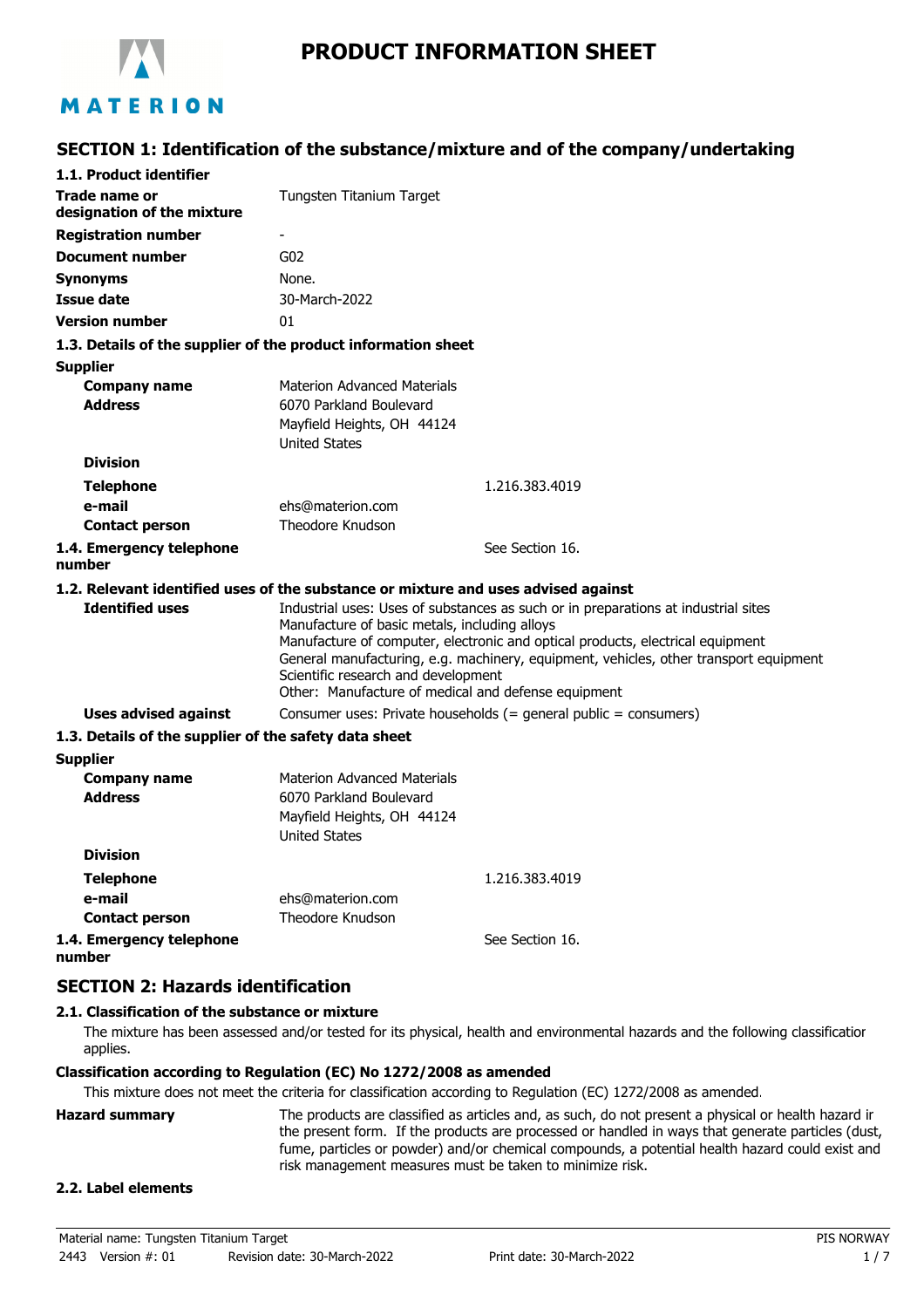|                                          | Label according to Regulation (EC) No. 1272/2008 as amended                                                                                                                                                                                                           |
|------------------------------------------|-----------------------------------------------------------------------------------------------------------------------------------------------------------------------------------------------------------------------------------------------------------------------|
| <b>Contains:</b>                         | Titanium, Tungsten                                                                                                                                                                                                                                                    |
| <b>Hazard pictograms</b>                 | None.                                                                                                                                                                                                                                                                 |
| <b>Signal word</b>                       | None.                                                                                                                                                                                                                                                                 |
| <b>Hazard statements</b>                 | The material as sold in solid form is generally not considered hazardous. However, if the process<br>involves grinding, melting, cutting or any other process that causes a release of dust or fumes,<br>hazardous levels of airborne particulate could be generated. |
| <b>Precautionary statements</b>          |                                                                                                                                                                                                                                                                       |
| <b>Prevention</b>                        | Observe good industrial hygiene practices.                                                                                                                                                                                                                            |
| <b>Response</b>                          | Wash hands after handling.                                                                                                                                                                                                                                            |
| <b>Storage</b>                           | Store away from incompatible materials.                                                                                                                                                                                                                               |
| <b>Disposal</b>                          | Dispose of waste and residues in accordance with local authority requirements.                                                                                                                                                                                        |
| Supplemental label<br><i>information</i> | For further information, please contact the Product Stewardship Department at $+1.216.383.4019$ .                                                                                                                                                                     |
| 2.3. Other hazards                       | Not a PBT or vPvB substance or mixture.                                                                                                                                                                                                                               |

# **SECTION 3: Composition/information on ingredients**

**3.2. Mixtures**

**General information**

**General information**

| <b>Chemical name</b> | $\frac{0}{0}$            | No.                    | CAS-No. / EC REACH Registration No. Index No. |                          | <b>Notes</b> |
|----------------------|--------------------------|------------------------|-----------------------------------------------|--------------------------|--------------|
| Tungsten             | $70 - 95$                | 7440-33-7<br>231-143-9 | -                                             | ۰                        |              |
|                      | <b>Classification: -</b> |                        |                                               |                          |              |
| <b>Titanium</b>      | $5 - 30$                 | 7440-32-6<br>231-142-3 | -                                             | $\overline{\phantom{0}}$ |              |
|                      | <b>Classification: -</b> |                        |                                               |                          |              |

## **SECTION 4: First aid measures**

Ensure that medical personnel are aware of the material(s) involved, and take precautions to protect themselves.

#### **4.1. Description of first aid measures**

| <b>Inhalation</b>                                                                        | Move to fresh air. Call a physician if symptoms develop or persist.                                            |
|------------------------------------------------------------------------------------------|----------------------------------------------------------------------------------------------------------------|
| <b>Skin contact</b>                                                                      | Wash off with soap and water. Get medical attention if irritation develops and persists.                       |
| Eye contact                                                                              | Remove contact lenses, if present and easy to do. If eye irritation persists: Get medical<br>advice/attention. |
| <b>Ingestion</b>                                                                         | Rinse mouth. Get medical attention if symptoms occur.                                                          |
| 4.2. Most important<br>symptoms and effects, both<br>acute and delayed                   | Irritation of eyes.                                                                                            |
| 4.3. Indication of any<br>immediate medical attention<br>and special treatment<br>needed | Treat symptomatically.                                                                                         |

# **SECTION 5: Firefighting measures**

| <b>General fire hazards</b>                                                                | No unusual fire or explosion hazards noted.                          |  |
|--------------------------------------------------------------------------------------------|----------------------------------------------------------------------|--|
| 5.1. Extinguishing media<br>Suitable extinguishing<br>media                                | Dry sand, sodium chloride powder, graphite powder or Met-L-X powder. |  |
| Unsuitable extinguishing<br>media                                                          | Water. Carbon dioxide (CO2).                                         |  |
| 5.2. Special hazards arising<br>from the substance or<br>mixture                           | This product is not flammable.                                       |  |
| 5.3. Advice for firefighters<br><b>Special protective</b><br>equipment for<br>firefighters | Use protective equipment appropriate for surrounding materials.      |  |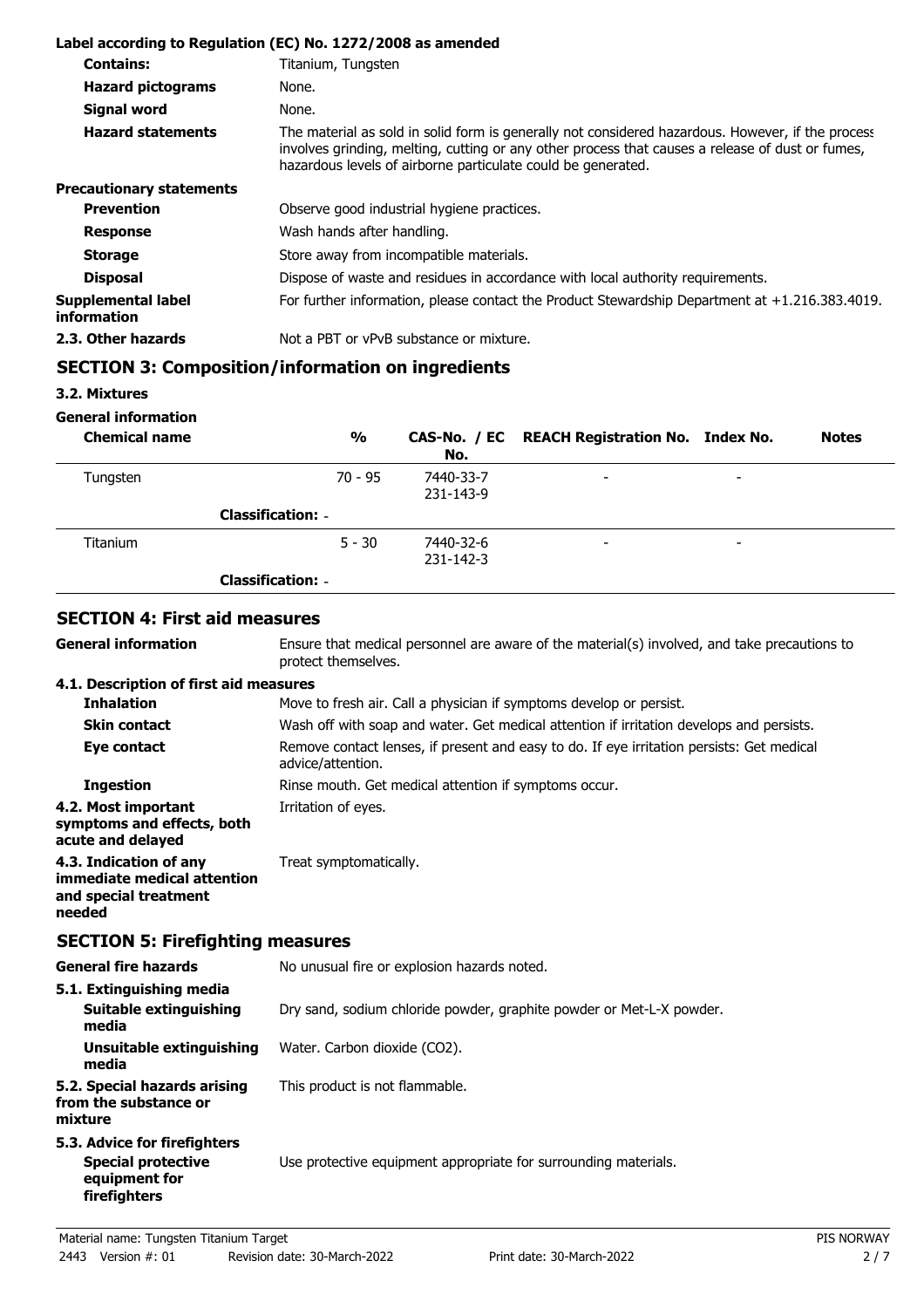| <b>Special firefighting</b><br>procedures | Move containers from fire area if you can do so without risk.                              |
|-------------------------------------------|--------------------------------------------------------------------------------------------|
| <b>Specific methods</b>                   | Use standard firefighting procedures and consider the hazards of other involved materials. |

## **SECTION 6: Accidental release measures**

|                                                              | 6.1. Personal precautions, protective equipment and emergency procedures                      |
|--------------------------------------------------------------|-----------------------------------------------------------------------------------------------|
| For non-emergency<br>personnel                               | For personal protection, see section 8 of the PIS.                                            |
| For emergency<br>responders                                  | Keep unnecessary personnel away. Use personal protection recommended in Section 8 of the PIS. |
| 6.2. Environmental<br>precautions                            | Avoid discharge into drains, water courses or onto the ground.                                |
| 6.3. Methods and material for<br>containment and cleaning up | Clean up in accordance with all applicable regulations.                                       |
| 6.4. Reference to other<br>sections                          | Not available.                                                                                |

#### **SECTION 7: Handling and storage**

| 7.1. Precautions for safe<br>handling                                   | Observe good industrial hygiene practices.  |
|-------------------------------------------------------------------------|---------------------------------------------|
| 7.2. Conditions for safe<br>storage, including any<br>incompatibilities | Store in original tightly closed container. |
| 7.3. Specific end use(s)                                                | Not applicable.                             |

# **SECTION 8: Exposure controls/personal protection**

#### **8.1. Control parameters**

#### **Occupational exposure limits Norway. Administrative Norms for Contaminants in the Workplace Components Type Value** Tungsten (CAS 7440-33-7) TLV 5 mg/m3 **Biological limit values** No biological exposure limits noted for the ingredient(s). **Recommended monitoring** Follow standard monitoring procedures. **procedures Derived no effect levels (DNELs)** Not available. **Predicted no effect concentrations (PNECs)** Not available. **8.2. Exposure controls** Good general ventilation (typically 10 air changes per hour) should be used. Ventilation rates should be matched to conditions. If applicable, use process enclosures, local exhaust ventilation, or other engineering controls to maintain airborne levels below recommended exposure limits. If exposure limits have not been established, maintain airborne levels to an acceptable level. **Appropriate engineering controls Individual protection measures, such as personal protective equipment General information** Wear suitable protective clothing. **Eye/face protection** Wear safety glasses with side shields (or goggles). **Skin protection - Hand protection** Wear appropriate chemical resistant gloves. - Other Wear suitable protective clothing. **Respiratory protection** In case of insufficient ventilation, wear suitable respiratory equipment. **Thermal hazards** Wear appropriate thermal protective clothing, when necessary. Always observe good personal hygiene measures, such as washing after handling the material and before eating, drinking, and/or smoking. Routinely wash work clothing and protective equipment to remove contaminants. **Hygiene measures Environmental exposure** Environmental manager must be informed of all major releases. **controls SECTION 9: Physical and chemical properties**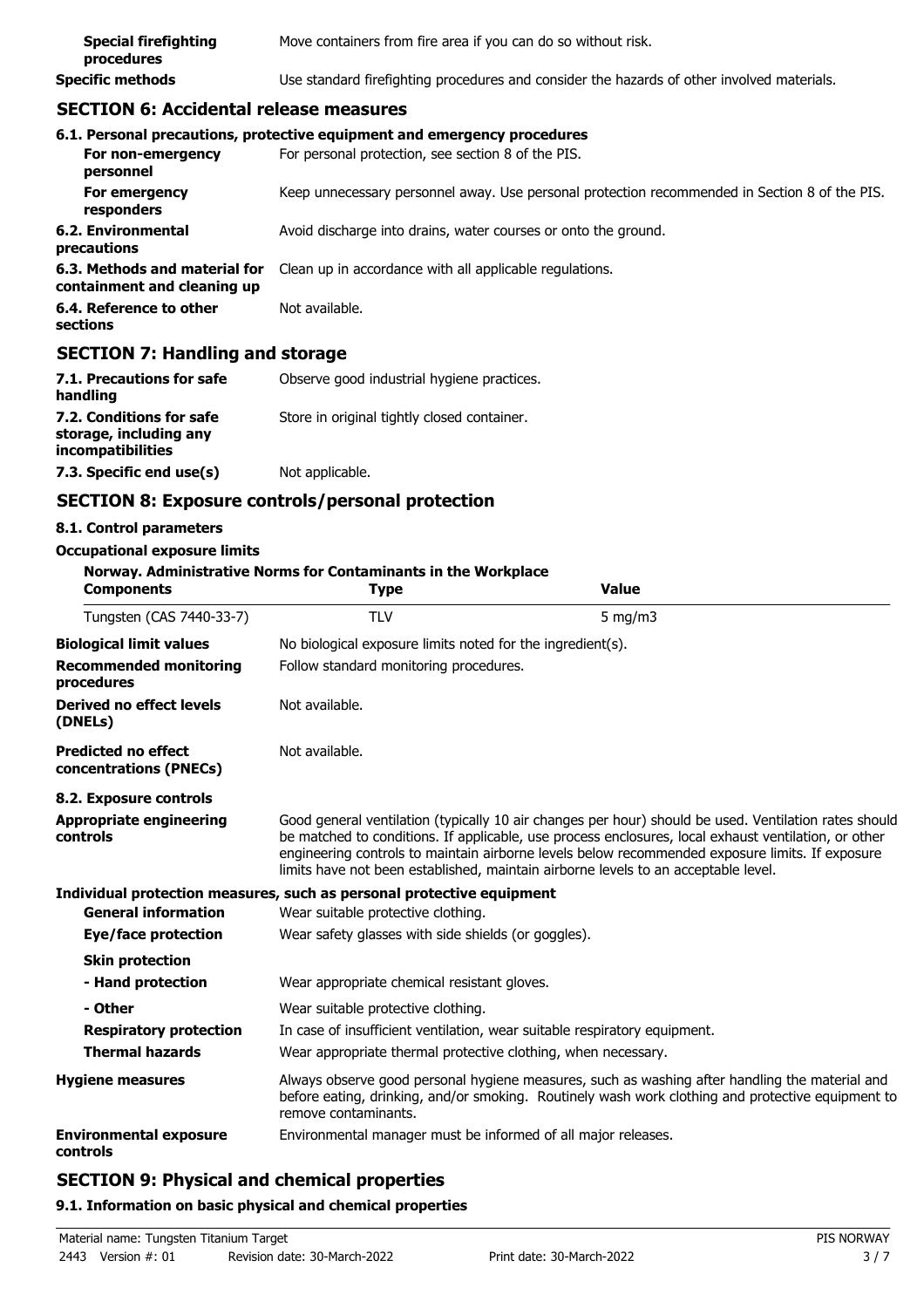| <b>Appearance</b>                                    |                                                             |
|------------------------------------------------------|-------------------------------------------------------------|
| <b>Physical state</b>                                | Solid.                                                      |
| <b>Form</b>                                          | Solid.                                                      |
| Colour                                               | Grey.                                                       |
| Odour                                                | None.                                                       |
| <b>Odour threshold</b>                               | Not applicable.                                             |
| рH                                                   | Not applicable.                                             |
| <b>Melting point/freezing point</b>                  | 2000 - 2500 °C (3632 - 4532 °F) estimated / Not applicable. |
| Initial boiling point and<br>boiling range           | 4000 °C (7232 °F) estimated                                 |
| <b>Flash point</b>                                   | Not applicable.                                             |
| <b>Evaporation rate</b>                              | Not applicable.                                             |
| <b>Flammability (solid, gas)</b>                     | Not applicable.                                             |
| <b>Upper/lower flammability or explosive limits</b>  |                                                             |
| <b>Flammability limit - lower</b><br>(%)             | Not applicable.                                             |
| <b>Flammability limit -</b><br>upper $(\% )$         | Not applicable.                                             |
| <b>Flammability limit -</b><br>upper (%) temperature | Not applicable.                                             |
| <b>Explosive limit - lower (</b><br>%)               | Not applicable.                                             |
| <b>Explosive limit - lower (</b><br>%) temperature   | Not applicable.                                             |
| <b>Explosive limit - upper</b><br>(9/6)              | Not applicable.                                             |
| <b>Explosive limit - upper (</b><br>%) temperature   | Not applicable.                                             |
| <b>Vapour pressure</b>                               | 0,00001 hPa estimated                                       |
| <b>Vapour density</b>                                | Not applicable.                                             |
| <b>Relative density</b>                              | Not applicable.                                             |
| Solubility(ies)                                      |                                                             |
| <b>Solubility (water)</b>                            | Insoluble.                                                  |
| <b>Partition coefficient</b><br>(n-octanol/water)    | Not applicable.                                             |
| <b>Auto-ignition temperature</b>                     | Not applicable.                                             |
| <b>Decomposition temperature</b>                     | Not applicable.                                             |
| <b>Viscosity</b>                                     | Not applicable.                                             |
| <b>Explosive properties</b>                          | Not explosive.                                              |
| <b>Oxidising properties</b>                          | Not oxidising.                                              |
| 9.2. Other information<br><b>Density</b>             | 18,00 g/cm3                                                 |
| 18. 81. LUL                                          |                                                             |

# **SECTION 10: Stability and reactivity**

| 10.1. Reactivity                            | The product is stable and non-reactive under normal conditions of use, storage and transport. |
|---------------------------------------------|-----------------------------------------------------------------------------------------------|
| 10.2. Chemical stability                    | Material is stable under normal conditions.                                                   |
| 10.3. Possibility of hazardous<br>reactions | No dangerous reaction known under conditions of normal use.                                   |
| 10.4. Conditions to avoid                   | Contact with incompatible materials.                                                          |
| 10.5. Incompatible materials                | Acids, Caustics,                                                                              |
| 10.6. Hazardous<br>decomposition products   | Not applicable.                                                                               |

# **SECTION 11: Toxicological information**

# **General information CCCUPATION** Occupational exposure to the substance or mixture may cause adverse effects.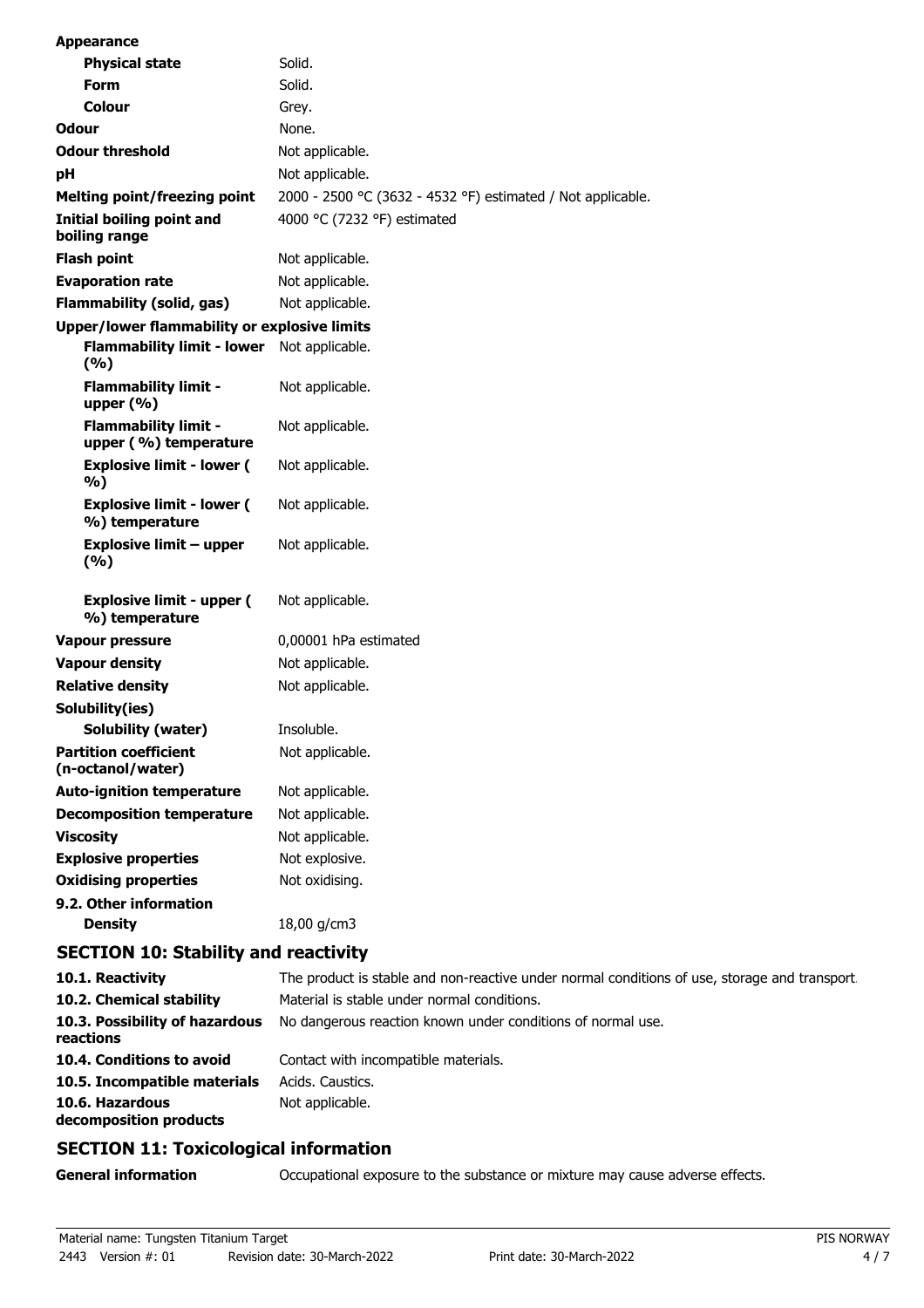#### **Information on likely routes of exposure**

| <b>Inhalation</b>                                     | Prolonged inhalation may be harmful.                                         |  |
|-------------------------------------------------------|------------------------------------------------------------------------------|--|
| <b>Skin contact</b>                                   | Not relevant, due to the form of the product.                                |  |
| Eye contact                                           | Not relevant, due to the form of the product.                                |  |
| <b>Ingestion</b>                                      | Not relevant, due to the form of the product.                                |  |
| <b>Symptoms</b>                                       | None known.                                                                  |  |
| 11.1. Information on toxicological effects            |                                                                              |  |
| <b>Acute toxicity</b>                                 | None known.                                                                  |  |
| <b>Skin corrosion/irritation</b>                      | Not relevant, due to the form of the product.                                |  |
| Serious eye damage/eye<br>irritation                  | Not likely, due to the form of the product.                                  |  |
| <b>Respiratory sensitisation</b>                      | Not a respiratory sensitizer.                                                |  |
| <b>Skin sensitisation</b>                             | Not a skin sensitiser.                                                       |  |
| <b>Germ cell mutagenicity</b>                         | Due to partial or complete lack of data the classification is not possible.  |  |
| Carcinogenicity                                       | Not classifiable as to carcinogenicity to humans.                            |  |
| <b>Reproductive toxicity</b>                          | This product is not expected to cause reproductive or developmental effects. |  |
| Specific target organ toxicity<br>- single exposure   | Not classified.                                                              |  |
| Specific target organ toxicity<br>- repeated exposure | Not classified.                                                              |  |
| <b>Aspiration hazard</b>                              | Not an aspiration hazard.                                                    |  |
| <b>Mixture versus substance</b><br>information        | No information available.                                                    |  |
| <b>Other information</b>                              | Not available.                                                               |  |

# **SECTION 12: Ecological information**

| 12.1. Toxicity                                            | The product is not classified as environmentally hazardous.                                                                                                                                |
|-----------------------------------------------------------|--------------------------------------------------------------------------------------------------------------------------------------------------------------------------------------------|
| 12.2. Persistence and<br>degradability                    |                                                                                                                                                                                            |
| 12.3. Bioaccumulative<br>potential                        | No data available.                                                                                                                                                                         |
| <b>Partition coefficient</b><br>n-octanol/water (log Kow) | Not available.                                                                                                                                                                             |
| <b>Bioconcentration factor (BCF)</b>                      | Not available.                                                                                                                                                                             |
| 12.4. Mobility in soil                                    | No data available.                                                                                                                                                                         |
| 12.5. Results of PBT and<br><b>vPvB</b> assessment        | Not a PBT or vPvB substance or mixture.                                                                                                                                                    |
| 12.6. Other adverse effects                               | No other adverse environmental effects (e.g. ozone depletion, photochemical ozone creation<br>potential, endocrine disruption, global warming potential) are expected from this component. |

# **SECTION 13: Disposal considerations**

#### **13.1. Waste treatment methods**

| <b>Residual waste</b>                  | Whatever cannot be saved for recovery or recycling should be managed in an appropriate and<br>approved waste facility. Processing, use or contamination of this product may change the waste<br>management options. |
|----------------------------------------|---------------------------------------------------------------------------------------------------------------------------------------------------------------------------------------------------------------------|
| <b>Contaminated packaging</b>          | Since emptied containers may retain product residue, follow label warnings even after container is<br>emptied. Empty containers should be taken to an approved waste handling site for recycling or<br>disposal.    |
| EU waste code                          | The Waste code should be assigned in discussion between the user, the producer and the waste<br>disposal company.                                                                                                   |
| <b>Disposal</b><br>methods/information | Collect and reclaim or dispose in sealed containers at licensed waste disposal site.                                                                                                                                |
| <b>Special precautions</b>             | Dispose in accordance with all applicable regulations.                                                                                                                                                              |

# **SECTION 14: Transport information**

**ADR**

14.1. - 14.6.: Not regulated as dangerous goods.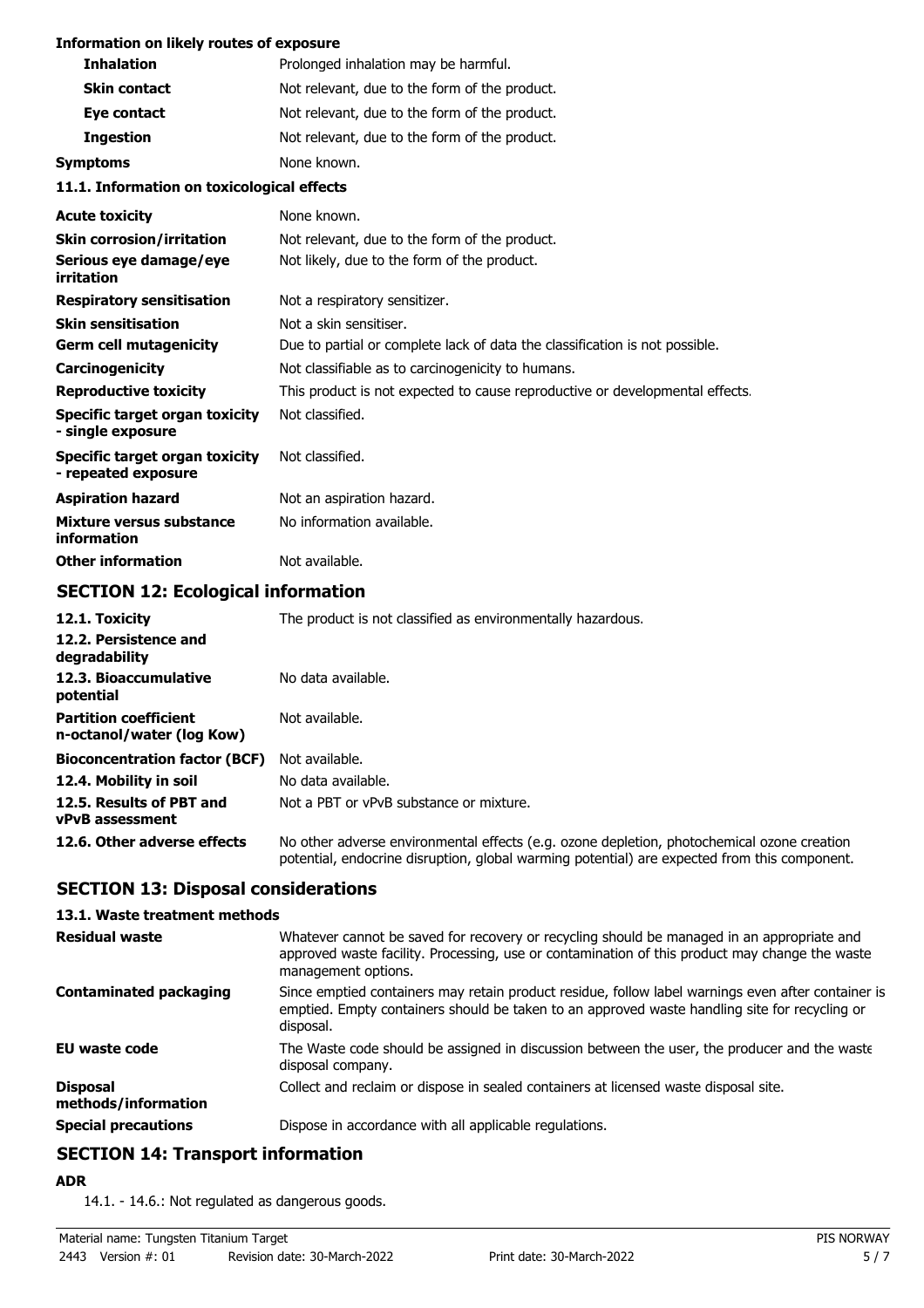## **RID**

14.1. - 14.6.: Not regulated as dangerous goods. **ADN**

14.1. - 14.6.: Not regulated as dangerous goods.

# **IATA**

14.1. - 14.6.: Not regulated as dangerous goods.

# **IMDG**

14.1. - 14.6.: Not regulated as dangerous goods.

# **SECTION 15: Regulatory information**

## **15.1. Safety, health and environmental regulations/legislation specific for the substance or mixture**

## **EU regulations**

**Regulation (EC) No. 1005/2009 on substances that deplete the ozone layer, Annex I and II, as amended** Not listed.

**Regulation (EU) 2019/1021 On persistent organic pollutants (recast), as amended**

Not listed.

**Regulation (EU) No. 649/2012 concerning the export and import of dangerous chemicals, Annex I, Part 1 as amended**

Not listed.

**Regulation (EU) No. 649/2012 concerning the export and import of dangerous chemicals, Annex I, Part 2 as amended**

Not listed.

**Regulation (EU) No. 649/2012 concerning the export and import of dangerous chemicals, Annex I, Part 3 as amended**

Not listed.

- **Regulation (EU) No. 649/2012 concerning the export and import of dangerous chemicals, Annex V as amended** Not listed.
- **Regulation (EC) No. 166/2006 Annex II Pollutant Release and Transfer Registry, as amended** Not listed.
- **Regulation (EC) No. 1907/2006, REACH Article 59(10) Candidate List as currently published by ECHA** Not listed.

## **Authorisations**

**Regulation (EC) No. 1907/2006, REACH Annex XIV Substances subject to authorization, as amended** Not listed.

## **Restrictions on use**

**Regulation (EC) No. 1907/2006, REACH Annex XVII Substances subject to restriction on marketing and use as amended**

Not listed.

```
Directive 2004/37/EC: on the protection of workers from the risks related to exposure to carcinogens and
mutagens at work, as amended.
```
Not listed.

#### **Other EU regulations**

#### **Directive 2012/18/EU on major accident hazards involving dangerous substances, as amended** Not listed. The product is classified and labelled in accordance with Regulation (EC) 1272/2008 (CLP Regulation) as amended. **Other regulations National regulations** Follow national regulation for work with chemical agents.

**15.2. Chemical safety** No Chemical Safety Assessment has been carried out.

**assessment**

# **SECTION 16: Other information**

| <b>List of abbreviations</b>                                                           | Not available.                                                                                                                             |
|----------------------------------------------------------------------------------------|--------------------------------------------------------------------------------------------------------------------------------------------|
| <b>References</b>                                                                      | Not available.                                                                                                                             |
| <b>Information on evaluation</b><br>method leading to the<br>classification of mixture | The classification for health and environmental hazards is derived by a combination of calculation<br>methods and test data, if available. |
| <b>Training information</b>                                                            | Follow training instructions when handling this material.                                                                                  |